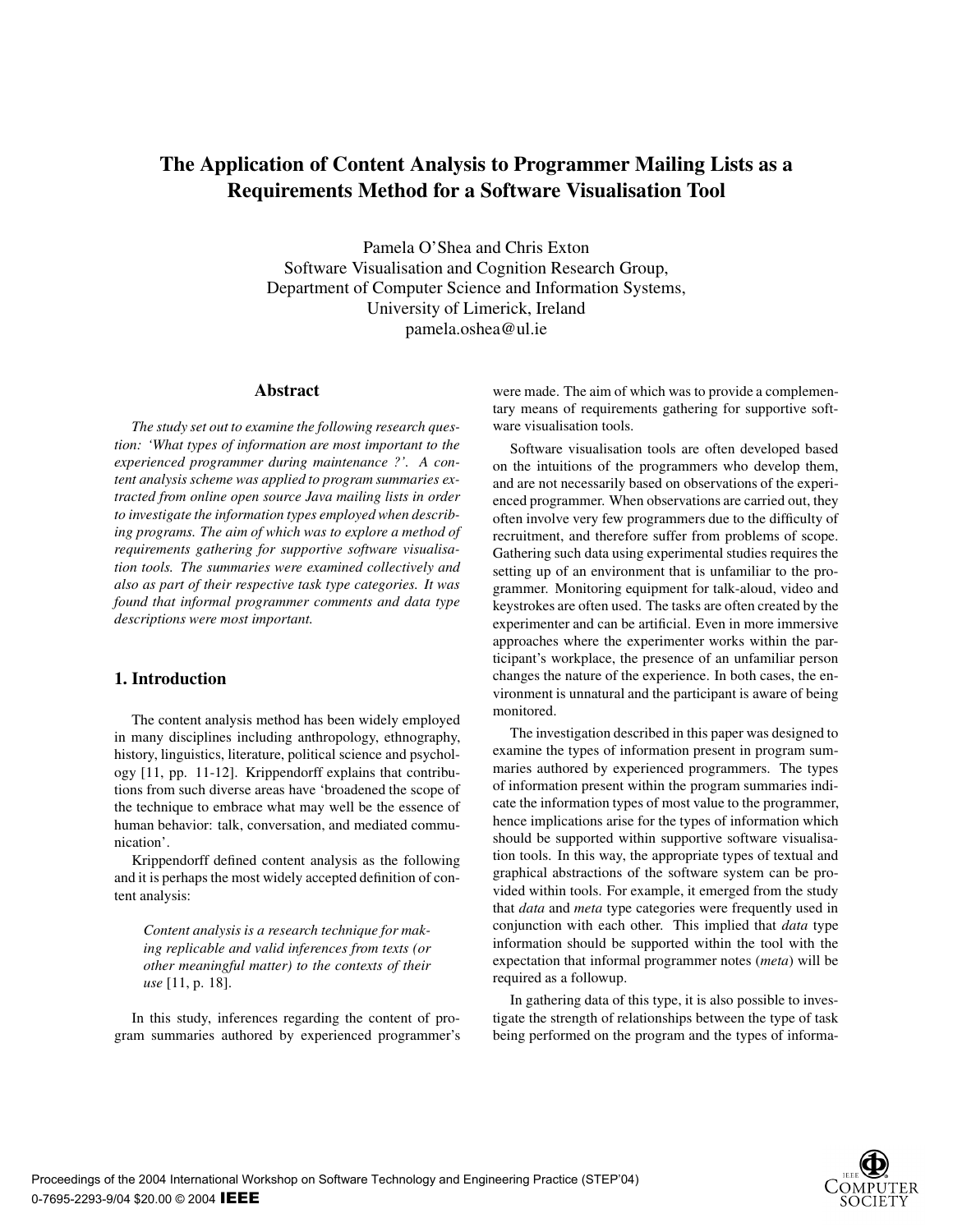tion present in the program summary.

Using content analysis on open source mailing lists provides a wealth of information while overcoming many of these issues for our particular research investigations. The medium of email list communication, was described by Mockus et al. [12], as the primary means of communication for open source projects 'where developers work in arbitrary locations, rarely or never meet face to face, and coordinate their activity almost exclusively by means of email and bulletin boards'. Hence, the mailing list medium can be viewed as containing a substantial proportion of the information passed between developers of the project, making mailing lists a rich source of data.

Mockus et al. described two case studies of the email archives of both the Apache and Mozilla open source systems. The authors stated that good open source software (OSS) is at least on a par with the quality of industrial projects, in particular, open source software was described as setting forth 'a serious challenge ... to the commercial software businesses that dominate most software markets today'. In addition, some 'OSS development are often claimed to be equivalent, or even superior to software developed more traditionally'.

The volunteer developers possess a unique motivation where 'Code is written with more care and creativity, because developers are working only on things for which they have a real passion'. In many cases, a large number of developers contribute to any one project and a major motivational influence is that 'Work is not assigned; people undertake the work they choose to undertake'.

As already stated, the investigation described here is motivated by the need to investigate the most important types of information for supportive software maintenance tools. Software visualisation was concisely described by Ball and Eick as the following,

Software is intangible, having no physical shape or size ... Software Visualization tools use graphical techniques to make software visible through the display of programs, program artifacts, and program behaviour [5, p.2].

A common goal for visualisations was identified by Stasko et al. [17, p. xi] as 'transforming information into a meaningful, useful visual representation from which a human observer can gain understanding'.

Typical real-world software systems are quite complex and difficult to comprehend. An in-depth knowledge of such a system requires significant investments of time. As a result, a large cognitive load is placed on the maintainer of such code. Software visualisation aims to help the programmer carry such a cognitive burden. Consequently, software visualisation tools have much to gain from the results of the program comprehension studies.

This paper describes a study that analysed programmers' summaries found in open source Java mailing lists. A mailing list was searched using the keyword 'summary', the resulting messages were then examined and the program summaries extracted from the messages. While this method (as with any other method) cannot alone generate definitive answers and should be compared to results generated from other methods, it does provide many benefits which are described in Section 2. The motivation behind the study is discussed further in Section 3. The study itself is detailed in Section 4, while the results are presented in Section 5. Finally the conclusions and future work are both presented in Section 6.

### **2. Benefits of Mailing List Analysis**

Software visualisation tools are often evaluated by comparing the levels of program comprehension achieved by their respective users during controlled experiments.

One could argue, however, that the experimental controls associated with many of these studies impede on the ecological validity of the obtained results. This is due to the fact that the programmer is in an unfamiliar and unnatural environment and will quite possibly function and behave differently than under more normal circumstances, i.e. experimental controls have potential to lack ecological validity.

On the other hand, options are limited when dealing with professional programmers in an industrial setting. Immersive approaches such as action research are sometimes possible. In doing so, research can be performed within a company over an extended period of time and be used to gather data from the programmers' own environment. The long term access necessary for such a study, however, may be seen by the company in question as being overly intrusive, and disruptive with respect to their productivity. Consequently, it can be difficult to achieve access to larger numbers of programmers.

The method described within this paper can be used to complement such approaches and facilitate a comparison of results with the added benefits of increased ecological validity and access to a larger sample size.

### **3. Motivation**

Our objective can be stated in the form of a research question as follows:

*'What types of information are most important to the experienced programmer during maintenance ?'*

For the purposes of this study, we are most interested in finding the context in which program items were described by the programmers in their summary accounts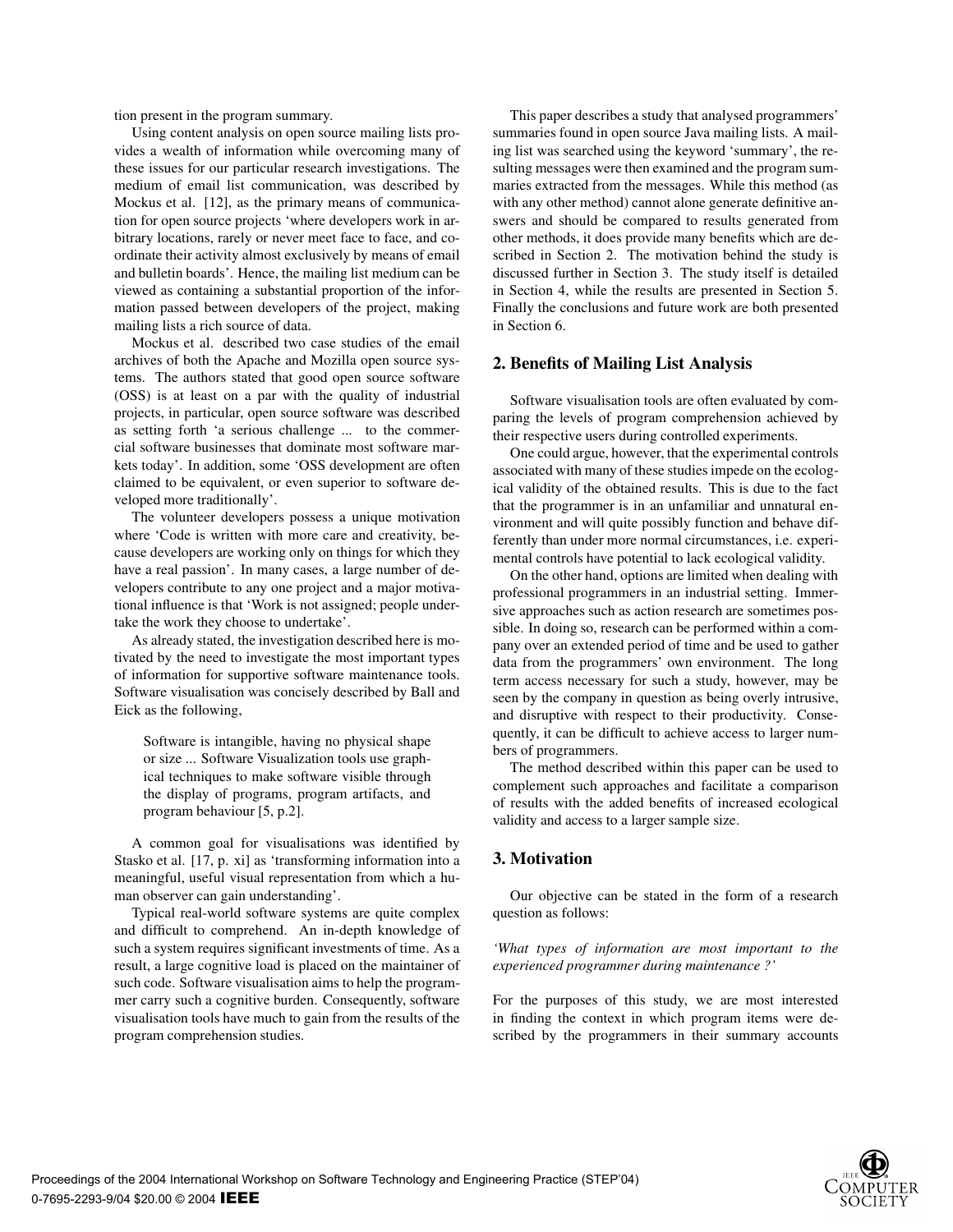(e.g. within a data flow or control flow context). These information types were recorded using the categories from the program comprehension scheme described in Section 4.1. The results will provide feedback for the most important types of information needed within supportive tools. Appropriate textual and graphical representations of the software can be used to abstract the system into many views, which can be presented to the user through the visualisation tool for further investigation.

The language under investigation for this study was Java and a number of reasons led to this decision. Firstly, Java is an object oriented language allowing for this paradigm to be studied further. Secondly, a large number of active open source Java projects exist. Finally, software visualisation tools are well supported within Java environments due to the JPDA  $<sup>1</sup>$  and environments such as Eclipse [6] and Netbeans</sup> [13], which allow for the integration of multiple tools into a single uniform environment.

As a result, Java mailing lists were examined during the study allowing for the examination of the programmer summary accounts. An analysis of these summary accounts allowed inferences to be made regarding the numbers and types of information employed by the programmers when working on the projects. The following section will describe this study.

### **4. The Study**

A stream of laboratory research requires the participant to write a program summary during the experiment, which is later analysed by the researcher and/or independent analysers. Such studies were performed by Pennington [14], [15] and later developed by Good [9]. While one of Pennington's studies investigated expert programmers, Good studied novice programmers as this was the type of participant under study for that particular investigation. Both researchers investigated non-object oriented programs<sup>2</sup>. Pennington's work was built upon by Good and was found to be difficult to replicate due to missing information and coding manuals. Good refined the coding scheme, adding the benefits of replicability and reliability through the use of coding manuals and decision trees. The schema for analysis of program summaries developed by Good was found to be the nearest study within the literature, which resembled the study of information types in relation to the research questions of this paper. Consequently, the schema was examined for the investigation and an adapted version of Good's program comprehension scheme [9] was employed to analyse the program summaries which were collected from the mailing lists.  $3$ 

Adaptations to the scheme were required in order to adapt it to object oriented program summaries and the mailing list domain. The adapted scheme which will be discussed shortly, is an appropriate starting point in helping us to find the information types employed by programmers during maintenance. It also facilitates measurement of the usage frequency of the information types and their usage patterns.

This adapted schema was applied to the program summaries in a content analysis manner. That is, all the guidelines for performing content analysis studies were observed. A coding manual and a set of decision trees were developed with the coding scheme and are available upon request. The decision trees can be used in cases where the coder is unsure if a segment belongs to one or more categories as the tree will guide the coder to correct category choice. In order to measure the reliability of the coding, tests exist to quantify the confidence level of the reliability of the study and should be especially important when considered within the context of experimental replication. The Kappa test was employed to measure reliability for this study and will be reported upon in the results section.

The following section describes the process of selecting appropriate mailing lists for investigation and then the selection of program summaries for analysis. The section also describes the application of the program comprehension scheme to the summaries.

# **4.1 Procedure**

A consistent method for the collection of program summaries was employed. Open source Java mailing lists were identified<sup>4</sup> and summaries were chosen from four lists. Lists were selected alphabetically until the number of gathered summaries reached fifty (an additional eight summaries were added from the Kappa reliability test). The alphabetical selection meant that the projects were listed alphabetically and projects were examined in that order for program summaries. A small number (less than five summaries) of summaries were rejected as only summaries of length three lines and more were chosen for analysis since there were many longer and more comprehensive summaries to choose from.



<sup>&</sup>lt;sup>1</sup> Java Platform Debugger Architecture is an API which allows tool developers to monitor the dynamic activities of the Java virtual machine, thus having the potential to support realtime visualisations.

<sup>2</sup>Pennington investigated COBOL and Fortran program summaries and Good investigated Prolog and Visual Language program summaries.

<sup>&</sup>lt;sup>3</sup>Approved by the University of Limerick Ethics Committee (Application Number: 03/52).

<sup>4</sup>Originally the Sourceforge [16] home for open source projects was employed, where selections were made from the most frequently downloaded projects, however, it was found that all of the Java projects were pointing to another location, the Apache Jakarta site. Hence, the lists were chosen from the Jakarta [10] site which is a home for open source Java projects within the open source community, run by the Apache Software Foundation.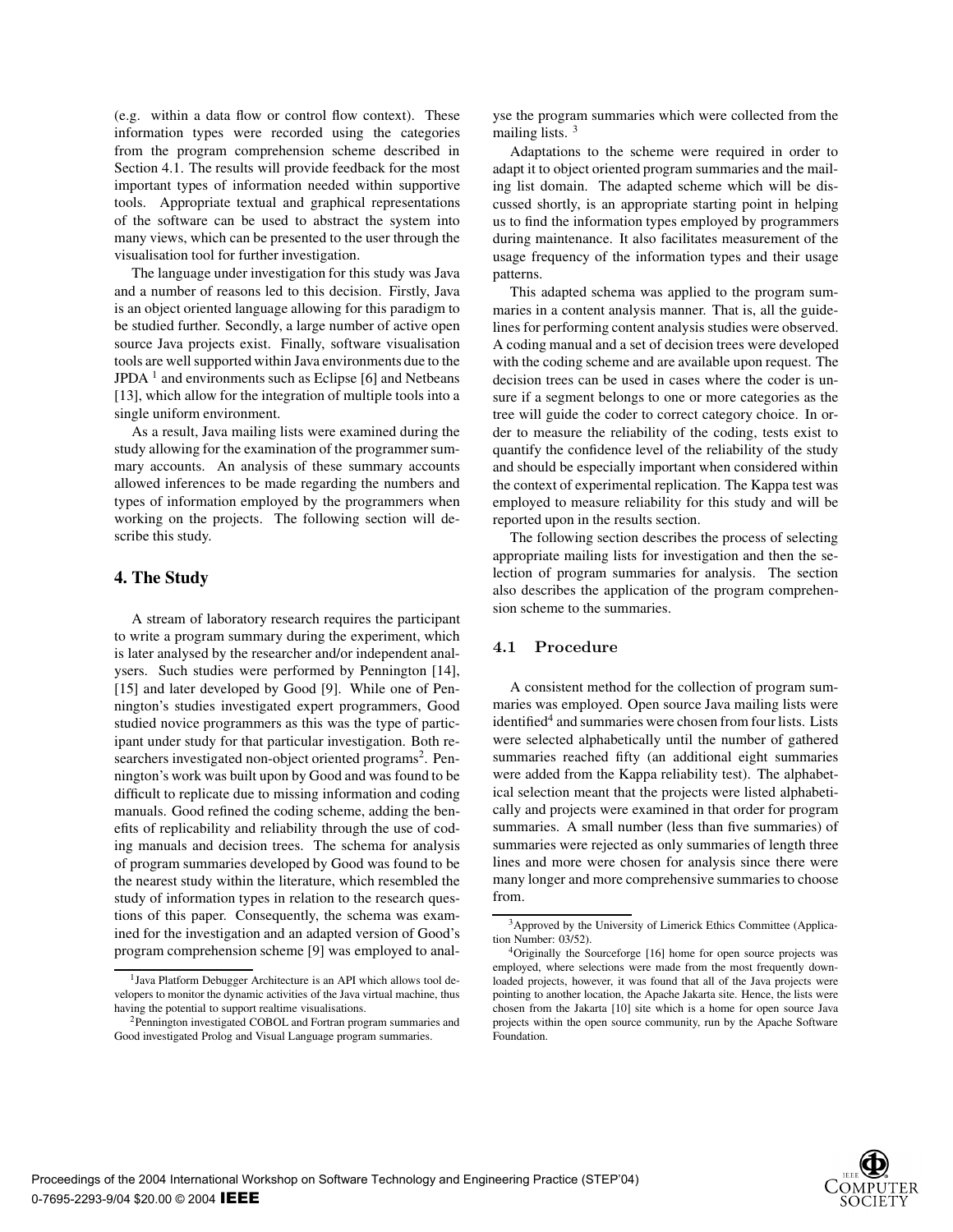The names of the four development mailing lists used were *Commons* (a jakarta subproject focused on all aspects of reusable Java components [1]), *Jetspeed* (an open source implementation of an enterprise information portal, using Java and XML [2]), *Log4j* (allows logging at runtime without modifying the application binary [3]), and *Oro* (a set of text-processing Java classes that provides Perl5 compatible regular expressions, etc. [4]).

Within each list, the posts were listed from the most recent to the oldest. Threads were searched for messages that contained program summaries using the keyword 'summary' as the search criteria. In the majority of cases, the summaries were contained within submitted bug reports. This identification of program summaries was performed manually as each returned post had to be read in order to verify if it described a program or a section of code in any way. Those posts which were not concerned with describing a program or a section of code were rejected.

Prior to coding, the summaries were split into segments, with each segment consisting of a subject and a predicate (either of which may be implied). For example, the following statement was split into segments as shown below (further segmentation examples are provided as part of the coding manual, which is available upon request):

*'This is the class that goes through a file and gets the data to be graphed, in this case port numbers.'*

*'This is the class/ that goes through a file/ and gets the data to be graphed,/ in this case port numbers.'*

Two types of variables were gathered from the program summaries: structural variables and content variables (similar to Gold and Auslander [8]). Structural variables were variables gathered from the message itself, i.e. the mailing list name, the message subject, an assigned identification number, the reason for the summary (task type). Content variables consisted of refined categories originally from Good's program comprehension scheme plus an additional three categories (*bucket*, *code* and *locator*). These fourteen categories are termed the *refine one* categories. Three stages were involved in the content analysis process (referred to as *refine one*, *refine two* and *refine three* throughout the remainder of the paper).

Stage one of the coding process involved assigning one of the *refine one* categories to each segment. Stage two involved assigning one of *refine two* categories to the segments. Finally stage three involved assigning one of the *refine three* categories to the segments. It should be noted that each segment has a single *refine one* category assigned to it. Then, depending upon the *refine one* category assigned to a segment, the segment may or may not have a single *refine two* and a single *refine three* category assigned to it. This

is due to the fact that refinements were only made to the *function*, *action*, *data*, *control*, *meta* and *locator* categories. As a result, segments categorised under the other categories will not have *refine two* or *three* categories assigned to them. The *refine one* categories will now be enumerated with an explanation and example where appropriate.

- **Function** (F): The overall aim of the program, described succinctly. This category also includes any functionality descriptions about packages, components, classes, objects, methods, variables, algorithms and files. Example: *'is intended to represent exceptions thrown explicitly by JS throw statement'*.
- **Actions** (A): Events occurring in the program which are described at a lower level than function. Example: *'we need to try each of the IP addresses'*.
- **Operation** (O): Small scale events which occur in the program, such as tests, assignments, etc. Example: *'from SMTPHandler doRCPT()'*.
- **Data** (D): Inputs and Outputs to programs, data flow through programs, and descriptions of data objects and data states. This category also includes any data descriptions about packages, components, interfaces, classes, objects, methods, variables or external data sources (e.g. streams, program output). Example: *'it remains as zero'*.
- **State-High** (SH): High-level definition of state. An event is described at a more abstract level than statelow Example: *'If the DNS lookup fails'*.
- **State-Low** (SL): Lower version of state-high. State-Low usually relates to a test condition being met, or not met, and upon which an operation depends. Example: *'Consider, too, that this feature works only if STATE is "ERROR"'*.
- **Control** (C): Information having to do with program control structures and with sequencing, e.g. recursion, calls to subprograms, stopping conditions. This category also includes control descriptions about threads, methods, program control (delays, external, ordering) and any java virtual machine initiated events (garbage collection, errors, exceptions). Example: *'But instead it exits'*.
- **Unclear** (U): Statements which cannot be coded because their meaning is ambiguous or uninterpretable. Example: *'and the height is recorded'*. It is not clear here whether 'recorded' means 'printed', 'added to a list', 'assigned to a variable', etc.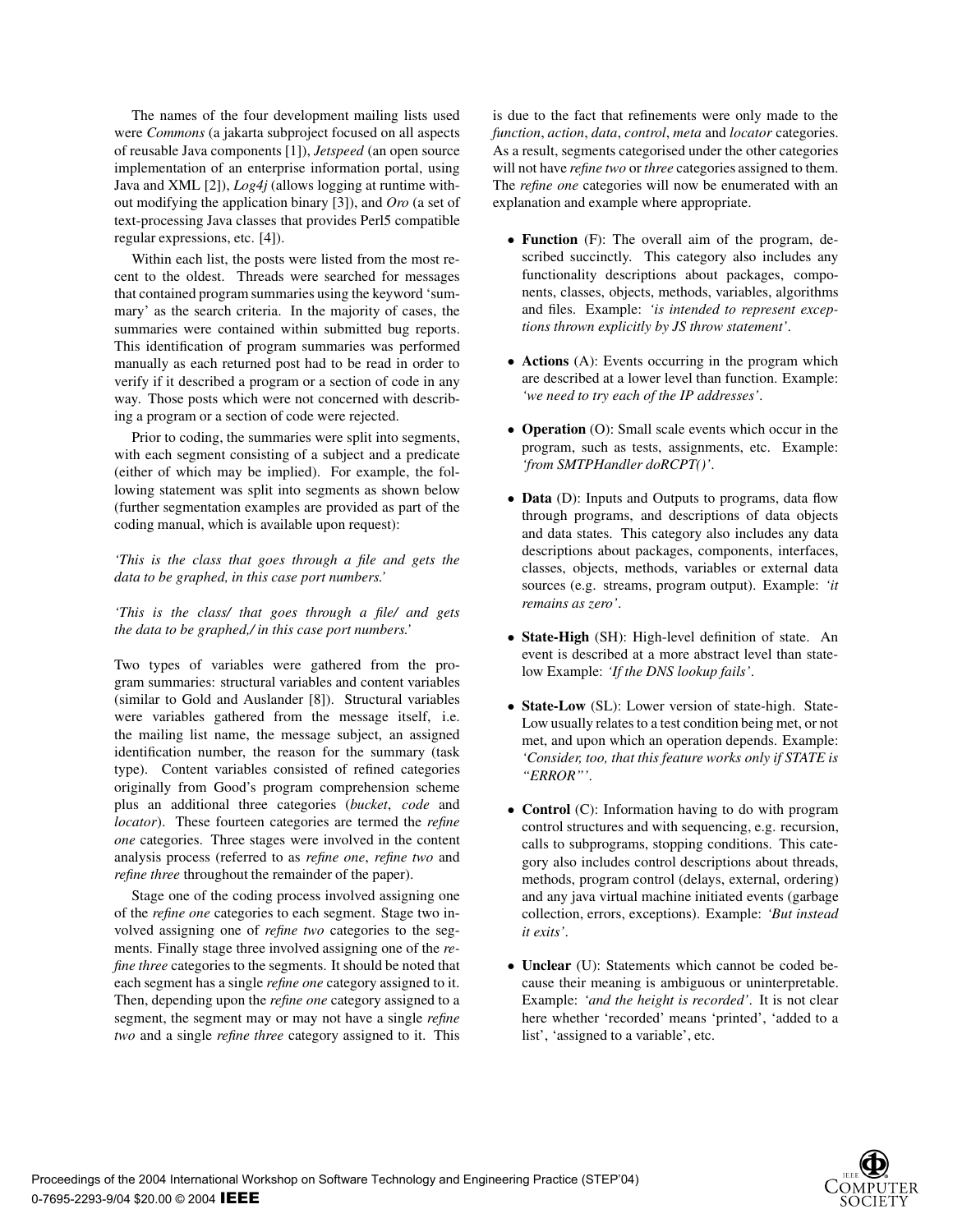- **Incomplete** (I): Statements which cannot be coded because they are incomplete. Examples include unfinished sentences.
- **Meta** (M): Statements about the participant's own reasoning processes. This category also includes meta descriptions about the code itself, causes of problems and any other comments made by the programmer. Example: *'As I see it this is because the code catches ArrayIndexOutOfBoundsException'*.
- **Elaborate** (E): Further information about a process/event/data object been described. Example: *'(which would be mx1.mail.yahoo.com)'*.
- **Bucket** (B): A segment that could not be classified into any of the other given categories may be classified as *bucket*. The *bucket* category exists in order to avoid the forced coding of a segment into an unsuitable category.
- **Locator** (L): More specific to mailing lists, usually occurs in the opening statement of a summary or a new paragraph. This category includes any locators that are used to point to packages, processes, components, interfaces, classes, objects, methods, variables, code excerpts, single lines of code, files or external sources. Example: *'In class org.apache.commons.dbcp.BasicDataSource'*.
- **Code** (CD): Occurs if more than a single line of code appears in succession.

Each segment was examined and categorised into one of the fourteen categories above (*refine one* stage). The next step involved applying refinements *two* and *three* if necessary. Due to space constraints all of the refinements cannot be enumerated here, however the results section clarifies the interpretation of the *refine two* and *three* categories. Since the *data* category is important in the results, a summary will now be provided of its refinements.

*Refine two* of the *data* category involved recording *what* data items the programmers were writing about. That is, whether the programmer was discussing, for example, a package, a class, an object, a variable. *Refine three* then involved recording *how* the programmer discussed the data item in question. That is, whether the programmer described the *data flow* (if the input/outputs of the data are described), *data state* (if the expected state of the data item is described and compared to what the state should actually be), *data structure* (if the storage or layout of the data item is described), *data type* (the type of the data item), or the *data value* (the value of the data item is discussed) of the item in question.

The results from the fifty-eight summaries are provided in the next section. Each of the fifty-eight summaries were

divided into one of five task types and then analysed within their task type groups. The task types were generated from the data found within the mailing lists and include, bug descriptions, modifications, tests, system criticisms and help requests. For example, if a summary is classified as a bug description then the overall aim of the summary was to describe a bug.

### **5. Results**

The first author and an independent coder analysed eight of the fifty-eight summaries in order to measure agreement after many coding and segmentation conventions were documented. A Kappa of 0.8818 was recorded. The first author carried out the analysis of the remaining fifty summaries using these agreed conventions. According to the El Emam threshold table [7], this Kappa result equates to 'excellent'.

It should also be noted that the author and the independent coder initially agreed 89% of the time on segmentation. However, after the assumptions were documented and adhered to, both coders agreed in all cases. The first author also used these segmentation assumptions for the remainder of the study.

The following sections present and discuss the results of the types of information discussed within the fifty-eight program summaries, as well as the types of information discussed for each task type. Finally, any repeated patterns which were recorded will be reported upon.

### **5.1 Fifty-Eight Summaries**

#### **5.1.1 Information Types**

The most frequent information types (*refine one* categories) described within the 58 summaries are shown in Figure 1. The results show that the three most frequently employed categories were, *meta* at 24.4%, *data* at 23.5% and *control* at 10.3%. It was also worth noting that the *locator* category was frequently employed at 8.7%.

The recorded *refine two* categories for each of the information types showed that the most frequently used were, *meta code* at 23.7%, *data variable* at 8.4% and *data class* at 7.1%.

Finally, the recorded *refine three* categories showed that the three most important categories were, *meta code behaviour* at 12.1%, *meta code modification* at 10.9% and *data class structure* at 9.7%. It is also worth noting that the next two most frequently used categories were *data variable state* at 5.8% and *data method flow* at 4.1%.

From these results it was seen that *meta*, *data* and *control* type descriptions were important for the 58 summaries. The *meta* categories were often describing the behaviour of the code, while the *data* descriptions were often discussing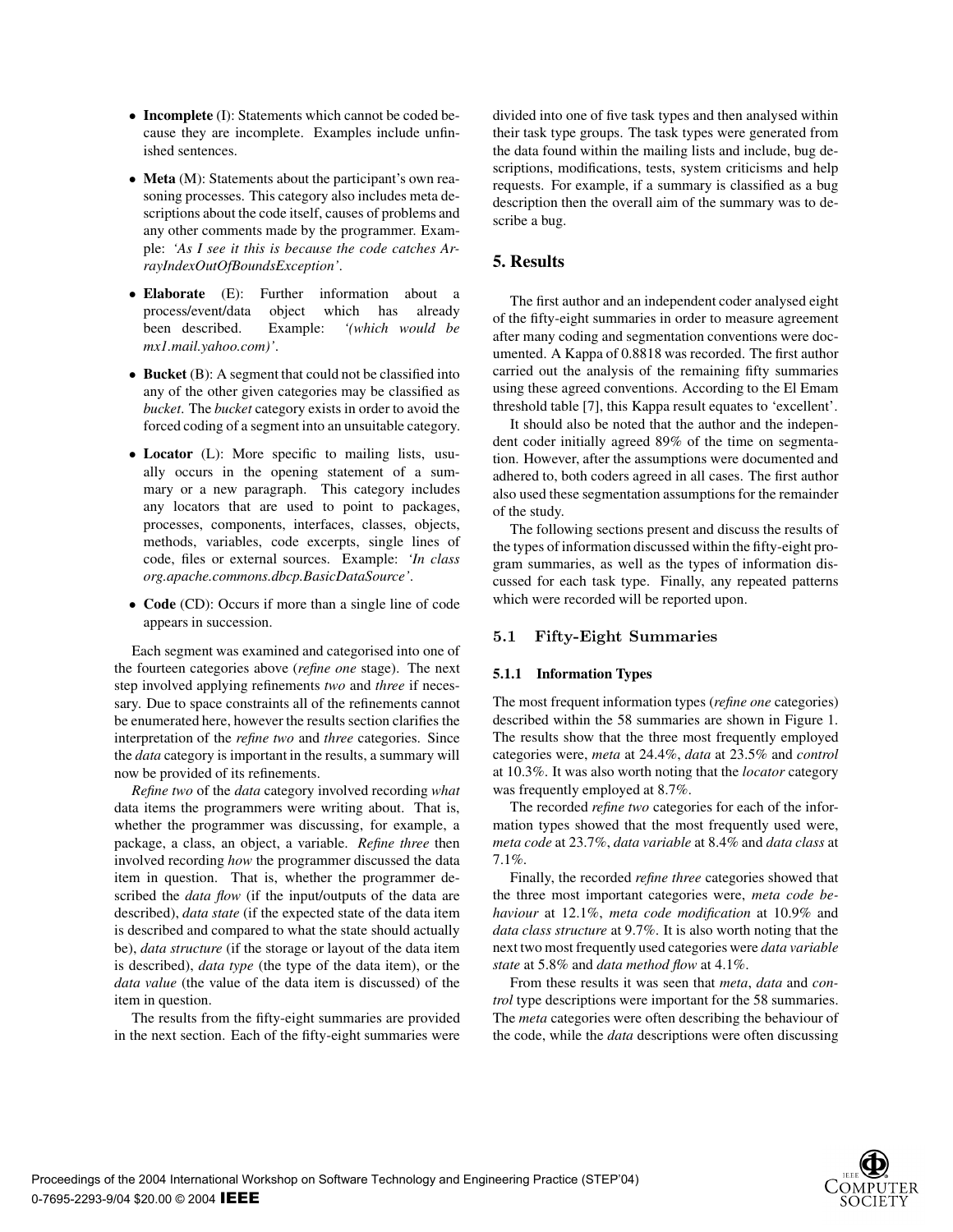



**Figure 1. Frequency of Category Usage for 58 Summaries**

the structure of the classes, followed in popularity by descriptions of the state of variables and the data flow in and out of the methods.

#### **Meta Category**

The high levels of *meta* indicate the importance of informal comments for program summaries within mailing lists. Informality and the ability for the programmer to create their own custom notes is mostly an unaddressed issue within the tool design guidelines of the literature. Documentation within existing systems is on a formal level and comments usually become a longterm fixture rendering them unsuitable for short term informal notes or even task specific notes. External documentations or files bring with them the effect of occlusion, again making them unsuitable for notes which need to be attached to specific areas of the source code or even diagrams.

The Rigi tool touched upon this issue in a minor way, for example Systa et al. discussed the notion that the

static dependency graphs of a subject system can be annotated with attributes, such as software quality measures, and then be analyzed and visualized using scripts through the end-user programmable interface [19].

This feature within the Rigi tool, however, is not a common feature within other software visualisation tools. Also, it does not support the extent to which informal notes were found during the program summaries.

Informality, in the form of user annotations was also recommended as part of Storey et al.'s fourth design element [18], where layers of annotations were discussed as a feature for support of hypothesis driven comprehension. In particular, a call was made to support the creation of a chain of hypothesis and resulting sub-hypothesis, as well as the ability to record postponed or discarded hypotheses. While this was published as a design element, it has not been widely adopted by tool designers to date.

Informal comments need to be addressed in many ways, for example they can be temporary short term notes or more long term notes, task specific or general, shared with peer developers for feedback or for private use. Either way, their popularity within the online program summary accounts was noteworthy. These mailing lists are effective as the primary means of communication among peer developers of open source projects, hence, the importance placed on informal programmer comments and notes should be taken into account.

#### **Data Category**

The most frequent types of data descriptions showed that the structure of the classes were important, as well as the changing state of variables. Additionally, the data flow to and from methods was important.

It was interesting to note that it was the class level which was discussed most often within the data context. Thus indicating the level of navigation employed by the programmers. In particular, the structure of the class was most important, this included information regarding the internal structure of the classes. For example the location of constructors, methods, variables. The structure of the class definition itself was also recorded by this result, that is, whether the class was declared, for example as public, private or protected. Many integrated development environments, such as IBM's Eclipse and Sun's Netbeans provide such summary information for both methods and classes in the form of a tree listing. This result shows the importance of such features and perhaps the need to allow the user to customise their own collection of frequently referenced or important classes during maintenance.

Following the classes, it was variables which were discussed frequently. This result demonstrates that the changing state of the variable over time was more important than any other information regarding the variable, for example, the internal structure or type of the variable. The state of the variable includes comparisons to older values, descriptions of scope and or lack of initialisation. Hence, the history of a variable's previous values should be easily accessible to support this.

Within the context of data descriptions, it was also found that data flow to and from methods was important. This result shows the importance of being able to monitor the flow of parameters in and out of methods and the return variables. This information was more important than the layout of the method itself.

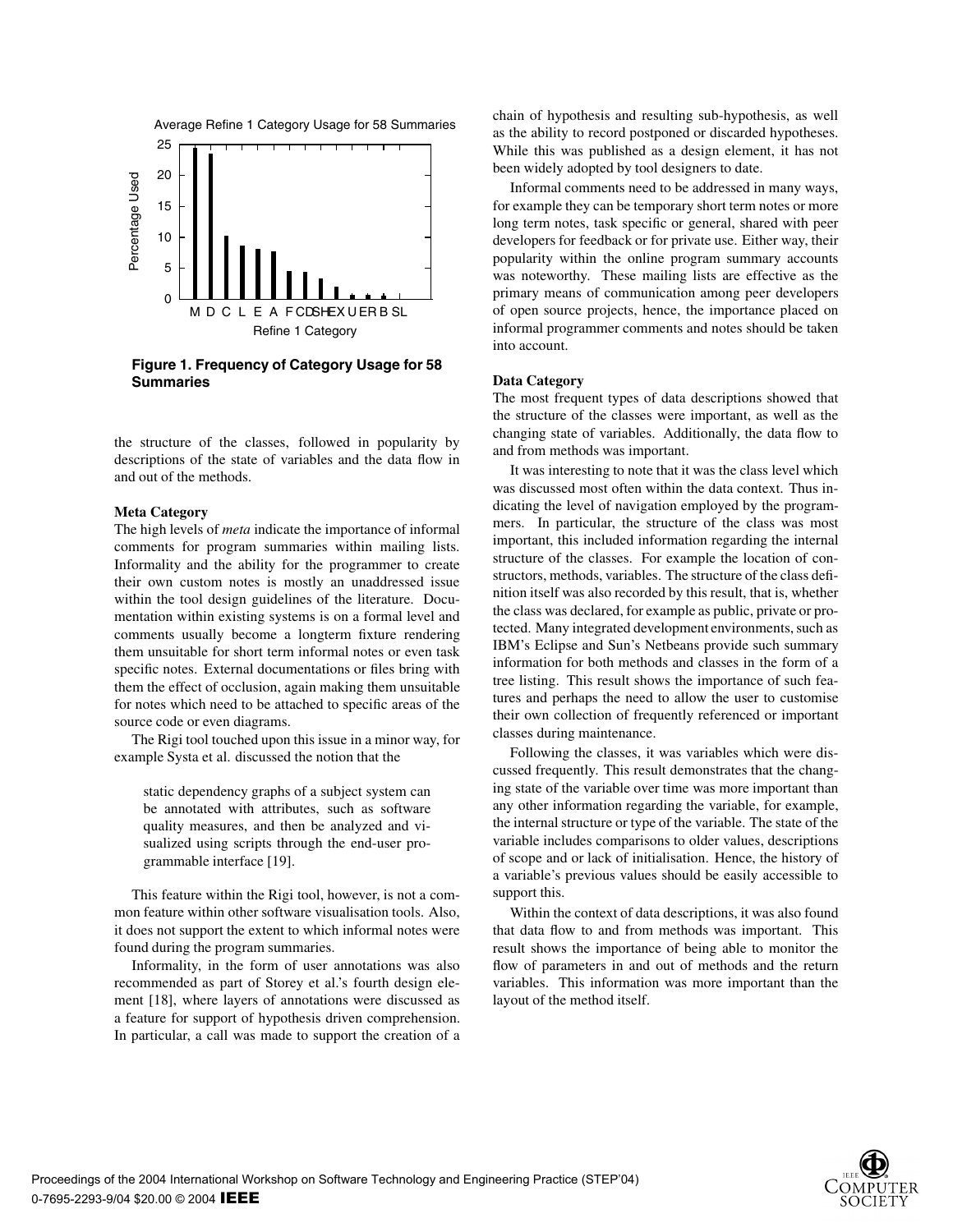#### **Control Category**

The *control* type statements were used to discuss method invocations and the order of execution within the program itself. Descriptions of java virtual machine (jvm) initiated exceptions were also frequent.

These results show the importance of method control flow information, which refers to the calling of methods, the order in which they were called and the location where they were called from. This highlights the importance of control flow information regarding methods when describing problems, as well as the ordering of events within the program.

Following these, Java virtual machine exceptions were frequently described. That is, the control descriptions were interrupted by thrown exceptions from the Java virtual machine. This result highlights the importance of monitoring exceptions from the Java virtual machine during maintenance while maintaining context.

#### **Locator Category**

As noted previously, the *locator* statements were also frequent and were used to point to classes, methods and code excerpts.

The specific locators to classes combined with the previous discussion of the data structure of classes being important, this result shows the importance of classes as navigation points when performing maintenance. Thus, access to specific locations within classes must be easily accessible and identifiable.

Following the identification of specific classes, pointers to methods and code excerpts were recorded. While these were not as frequent as pointers to classes, it shows the importance of navigation and identification of methods and code excerpts selected by the programmers during maintenance and the need to support such navigation.

#### **5.1.2 Patterns**

Patterns of category usage were examined within the summaries. A pattern was defined as being contained within a program summary and could not be the last segment of one summary followed by the first segment of a new summary. No restriction was placed on the length of a pattern, that is, they were not limited to just two consecutive recurring segments but could be any number. For example three consecutive descriptions of control could be found to be a common pattern and would be denoted by the code 'control control control'. The consecutive categories did not have to be the same category types but could differ, for example, 'controldata', indicated control descriptions were often followed by data descriptions.

The three most frequently recorded patterns for the fiftyeight summaries were *meta-meta* at 9.2%, *data-data* at

#### 8.9% and *meta-data* at 4.3%.

The patterns found shows that the programmers often followed *meta* statements with other *meta* statements. Since *meta* statements comprise of programmer comments and opinions, support again can be seen for multiple annotated type views. Such views act like graphical *post-its* where the programmer can record and attach personalised explanations (less formal than comments). Annotated views can also be a means of communication between developers as they provide a summary of the programmers understanding of the system. The *data* statements were often followed by other *data* statements which shows the need to facilitate consecutive data queries.

The *data* descriptions were used to describe variable states, class structure and data flow in/out of the methods. The *control* descriptions were used to describe method invocations, exceptions and delays within the program.

It is interesting to note that *control* statements were often followed by other *control* statements. Again supporting the need for multiple control type queries.

# **5.2 Task Types**

The fifty-eight summaries were categorised according to their task type (purpose of the summary) and will now be presented as such. The purpose of the summaries was examined by the author and each summary was found to either described a bug, a modification, a test, a criticism or to ask for help. The three most frequently cited categories are given and in some cases interesting categories which are also frequently employed are listed.

The summaries were distributed as follows: 35 bug description task types, 10 modification task types, 4 testing task types, 4 system criticisms task types, 5 help requests.

Table 1 contains the pattern results for each of the tasks, while Tables 2, 3 and 4 contain the category results from the three coding stages.

| <b>Task Type</b>         | <b>Pattern Usage Frequency</b>   |
|--------------------------|----------------------------------|
| <b>Bug Descriptions</b>  | meta meta:9.7%, data data:8%,    |
|                          | control control: $5.6\%$         |
| Modifications            | data data:12%, meta data:7.3%,   |
|                          | data meta: $5.3\%$               |
| Testing                  | meta meta:11.4%, data data:5.7%, |
|                          | elaborate data:4.5%              |
| <b>System Criticisms</b> | data data: $12.8\%$ .            |
|                          | data state-high:6.4%,            |
|                          | state-high meta:6.4%             |
| <b>Help Requests</b>     | meta meta:18.6%, data data:9.3%, |
|                          | locator meta:7%                  |

**Table 1. Pattern Usage for Task Types**

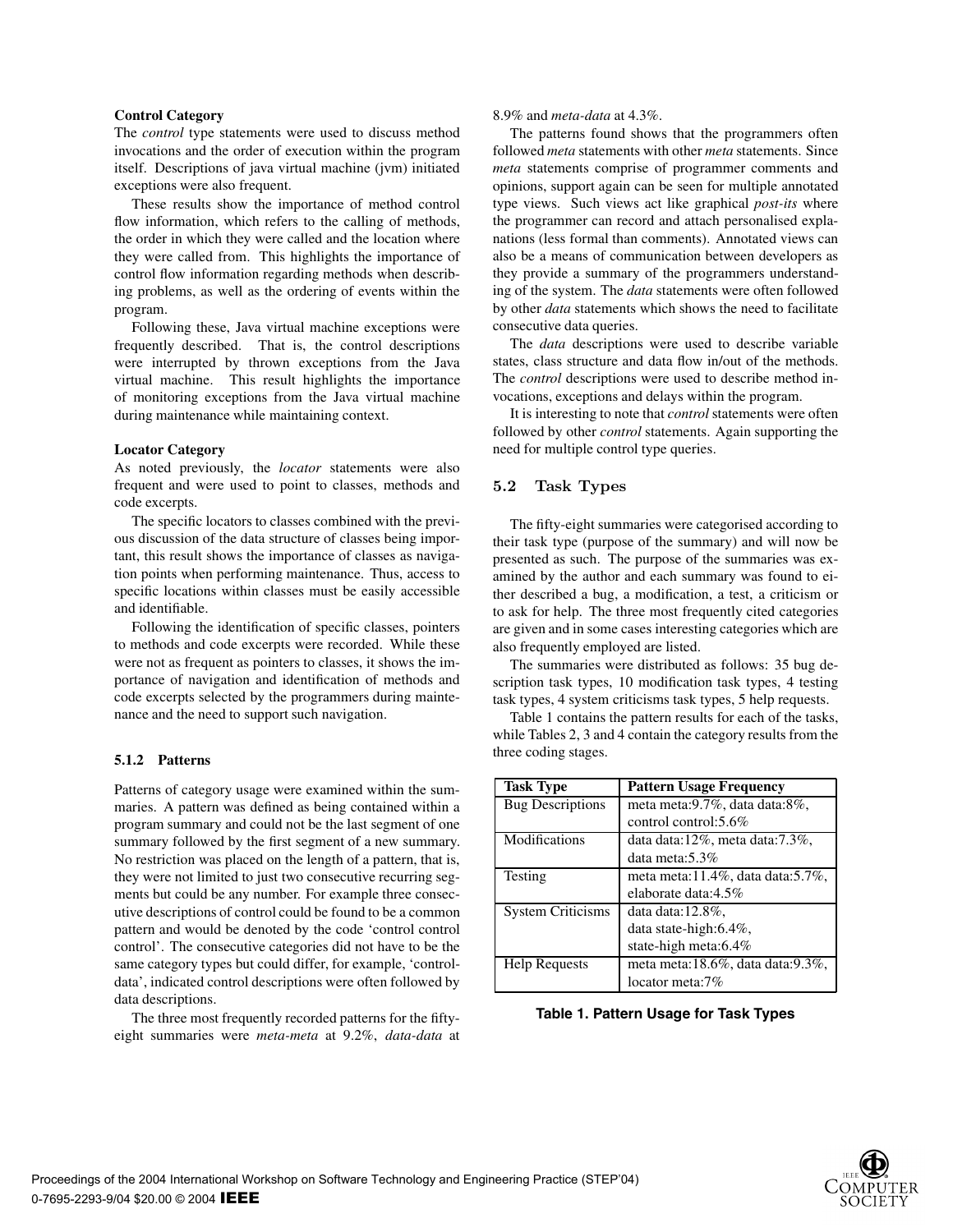| <b>Task Type</b>         | <b>Refine 1 Usage Frequency</b> |
|--------------------------|---------------------------------|
| <b>Bug Descriptions</b>  | meta:23%, data:22.6%,           |
|                          | control: $15.7\%$               |
| <b>Modifications</b>     | data:28.1%, meta:19.4%,         |
|                          | elaborate: $11.9\%$             |
| Testing                  | meta:23.9%, data:20.7%,         |
|                          | locator: $15.2\%$               |
| <b>System Criticisms</b> | data:27.5%, meta:23.5%,         |
|                          | action:11.8%, state-high:11.8%  |
|                          | control: $9.8\%$                |
| <b>Help Requests</b>     | meta:40.7%, data:20.9%,         |
|                          | locator:12%                     |

**Table 2. Refine 1 Category Usage for Task Types**

When describing bugs, the *data* descriptions were used to describe variable states, class structure and data flow in and out of the methods. The *control* descriptions were used to describe method invocations, exceptions and delays within the program.

For the summaries describing modifications, the *data* descriptions were used to describe classes, variables and objects. As with the bug descriptions, the structure of classes were again important. In addition, the values of variables and the structure of objects were also frequently described.

During the summaries describing tests, the *meta* descriptions were used to describe the modifications of the code followed in popularity by the code behaviour and comments about the tests. The *data* descriptions were again used to describe the structure of classes followed in popularity by the state of the variables, as well as program output. The *locator* statements were used to point to both classes and java source files during discussions of tests.

The *data* descriptions for system criticisms were again used to describe the structure of the classes and the data flow to and from the methods.

When requesting help, as with the descriptions of tests, the *meta* descriptions were used to describe the behaviour of the code followed by the modifications to the code, as well as the programmers' own reasoning. It was interesting to note that the programmers' own reasoning was present within the help requests, this was to be expected as the programmer was explaining where they had problems.

As with the bug descriptions and modifications, the *data* descriptions for the help requests were used to describe the variable values. Again, similar to the modification accounts, this was followed in popularity by the structure of objects.

In summary, the *meta* and *data* categories appeared in the top three categories used for all the task types. However, differences between the task types can be seen in the third most frequent category. The *control* category was the

| <b>Task Type</b>         | <b>Refine 2 Usage Frequency</b> |
|--------------------------|---------------------------------|
| <b>Bug Descriptions</b>  | meta code:20.5%,                |
|                          | data variable:9.8%,             |
|                          | control method:8.5%,            |
|                          | action:10%, function:9.4%,      |
|                          | locator:5.6%                    |
| Modifications            | meta code: $23.3\%$ ,           |
|                          | data class: $13.6\%$ .          |
|                          | data variable:8.7%,             |
|                          | data object:6.8%                |
| Testing                  | meta code:26.9%,                |
|                          | locator class:7.5%,             |
|                          | locator file java:7.5%,         |
|                          | function class:7.5%,            |
|                          | data class: $7.5\%$             |
| <b>System Criticisms</b> | meta code:27.8%,                |
|                          | data class:19.4%,               |
|                          | data method:11.1%               |
| <b>Help Requests</b>     | meta code:33.8%,                |
|                          | meta user:9.9%,                 |
|                          | data variable:7%,               |
|                          | meta cause-of-problem:7%        |

**Table 3. Refine 2 Category Usage for Task Types**

third most popular category in the bug descriptions, while the *elaborate* category was the third most popular category in the modifications. Both the testing summaries and help requests had *locator* statements being the third most popular categories used. In contrast the summaries which were critical of the code had *state-high* categories being the third most frequently used. Such common traits and differences have potential to guide the requirements for supportive maintenance tools, where appropriate views can be preset or recommended to the programmer depending upon the task type at hand.

### **6. Conclusion and Future Work**

Future work includes increasing the sample size in order to gather a larger number of summaries in other task types which are not bug descriptions thus allowing stronger generalisations to be made. Future work also has the potential to examine differences not only between task types but also between individual programmers by collecting data posted by the same authors. Also, by documenting many assumptions regarding the *meta* category, an improved kappa of 0.9449 was found to be possible. Future work includes aiming towards this level of coder agreement with at least three independent coders.

The results from studies employing this analysis method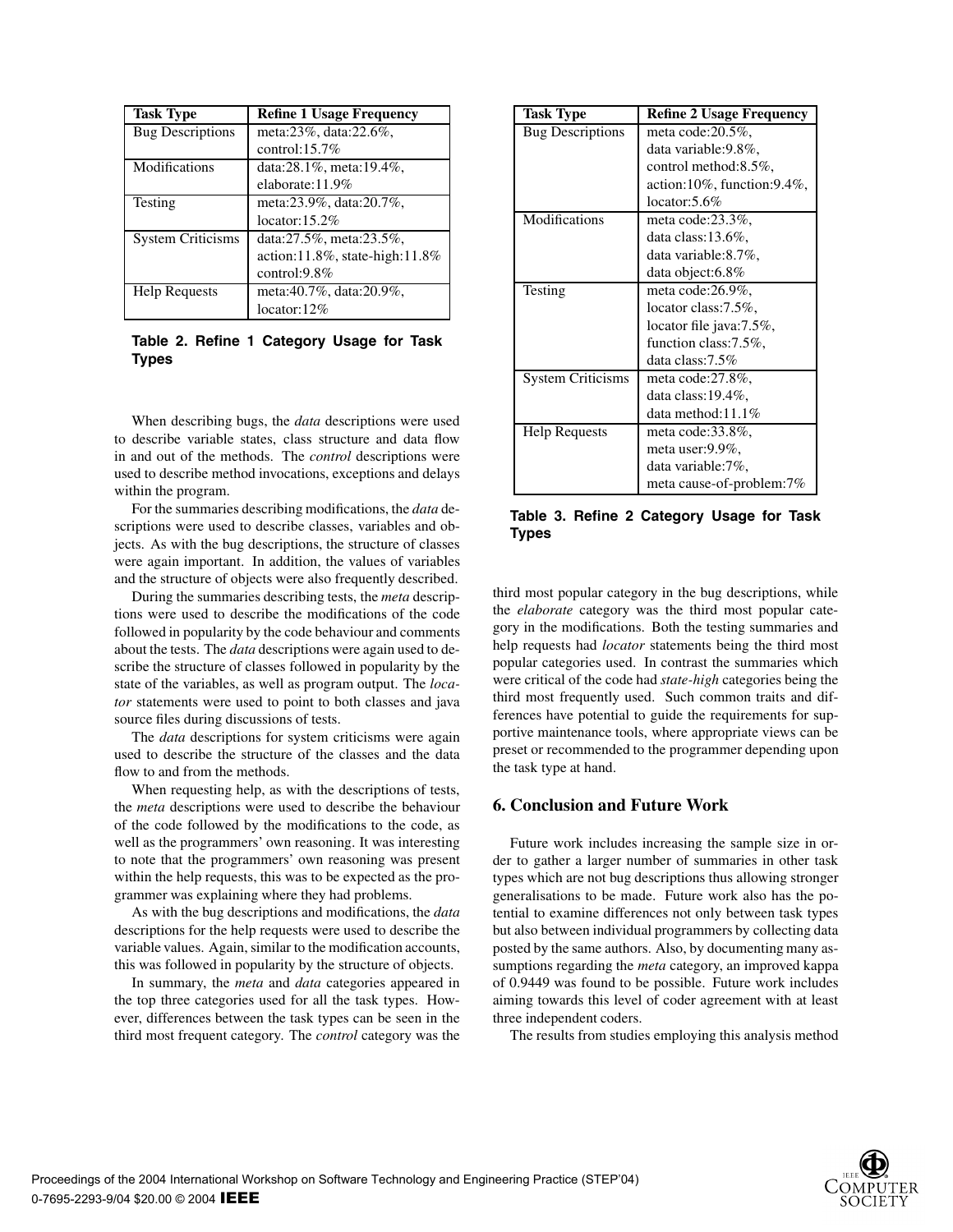| <b>Task Type</b>         | <b>Refine 3 Usage Frequency</b> |
|--------------------------|---------------------------------|
| <b>Bug Descriptions</b>  | meta code behavior: 11.7%,      |
|                          | data variable state: $8.5\%$ ,  |
|                          | meta code modification:7%,      |
|                          | data class structure: 6.6%,     |
|                          | control jvm exception:5.2%      |
| Modifications            | data class structure: 17.7%,    |
|                          | meta code behavior:10.1%,       |
|                          | meta code modification:7.6%,    |
|                          | data external flow: $6.3\%$ .   |
|                          | data object structure:6.3%      |
| Testing                  | data code modifications:23.3%,  |
|                          | data class structure:11.6%,     |
|                          | meta code behaviour:9.3%,       |
|                          | meta code testing: 9.3%,        |
| <b>System Criticisms</b> | data class structure: 21.4%,    |
|                          | meta class modidication: 17.9%, |
|                          | data method flow:10.7%,         |
| <b>Help Requests</b>     | meta code behavior:21.6%,       |
|                          | meta class modidication: 17.6%, |
|                          | data variable value: 9.8%,      |
|                          | data object structure:7.8%      |

**Table 4. Refine 3 Category Usage for Task Types**

can be used to complement the studies from the literature, in order to guide software maintenance tool designers. It has emerged from the findings that *data* type descriptions are vital to the programmers understanding of the system. This may not be surprising but significantly the type and nature of the data queries have emerged from the study results. The most important *data* descriptions were those which described the structure of classes (for task types modifications, testing and code criticisms). Variable states were important for the bug descriptions and the testing summaries while the variable values were important for the help requests.

*Meta* descriptions were also frequently used in conjunction with data. These results indicate that *data* type representations of the system should be implemented and integrated closely with views designed to represent the *meta* category, e.g. annotated views.

In conclusion, an adapted content analysis method has been applied to real data from online mailing lists which facilitates access to a greater sample size, which would otherwise not have been possible through laboratory studies alone. Other benefits include the examination of data from experienced programmers within their natural environment. A wide variety of program summaries may be extracted from varying task types, programmers and projects which facilitates a rich source of requirements for the design of supportive tools.

# **7. Acknowledgements**

The first author has been supported by the Science Foundation Ireland Investigator Programme, B4-STEP (Building a Bi-Directional Bridge Between Software ThEory and Practice).

Many thanks goes to Dr. Jim Buckley for informative discussions and helpful feedback. Also a special thank-you to Dr. Judith Good for dedicating time and providing much valued feedback during the study.

# **References**

- [1] Commons project. *Available at: http://jakarta.apache.org/commons/*.
- [2] Jetspeed project. *Available at: http://portals.apache.org/jetspeed-1/*.
- [3] Log4j project. *Available at: http://logging.apache.org/log4j/docs/*.
- [4] Oro project. *Available at: http://jakarta.apache.org/oro/*.
- [5] T. Ball and S. G. Eick. Software visualization in the large. *IEEE Computer*, 29(4):33–43, 1996.
- [6] Eclipse. Eclipse Integrated Development Environment. 2003.
- [7] K. E. Emam. Benchmarking kappa for software process assessment reliability studies. *International Software Engineering Research Network Technical Report*, 98(02), 1998.
- [8] N. Gold and G. Auslander. Newspaper coverage of people with disabilities in canada and israel: an international comparison. *Disability and Society*, 14(6):709–731, 1999.
- [9] J. Good. Programming paradigms, information types and graphical representations: Empirical investigations of novice comprehension. In *Ph.D. Thesis*. University of Edinburgh, 1999.
- [10] Jakarta. Jakarta Apache project: directory of open source java projects. *Available: http://jakarta.apache.org*, 2003.
- [11] K. Krippendorff. Content analysis: An introduction to its methodology. *Sage Publications*, Second Edition, ISBN: 0- 7619-1545-1, 2004.
- [12] A. Mockus, R. T. Fielding, and J. D. Herbsleb. Two case studies of open source software development: Apache and mozilla. *ACM Transactions on Software Engineering and Methodology*, 11(3):309–346, 2002.
- [13] Netbeans. Netbeans Integrated Development Environment. 2003.
- [14] N. Pennington. Comprehension strategies in programming. In *G. M. Olson, S. Sheppard, and E. Soloway, editors, Empirical Studies of Programmers: Second Workshop (ESP2)*, pages 100–113. New Jersey. Ablex Publishing Corporation, 1987.
- [15] N. Pennington. Stimulus structures and mental representations in expert comprehension of computer programs. *Cognitive Psychology*, 19:295–341, 1987.
- [16] Sourceforge. Sourceforge project: directory of open source projects. *Available: http://sourceforge.net*, 2003.